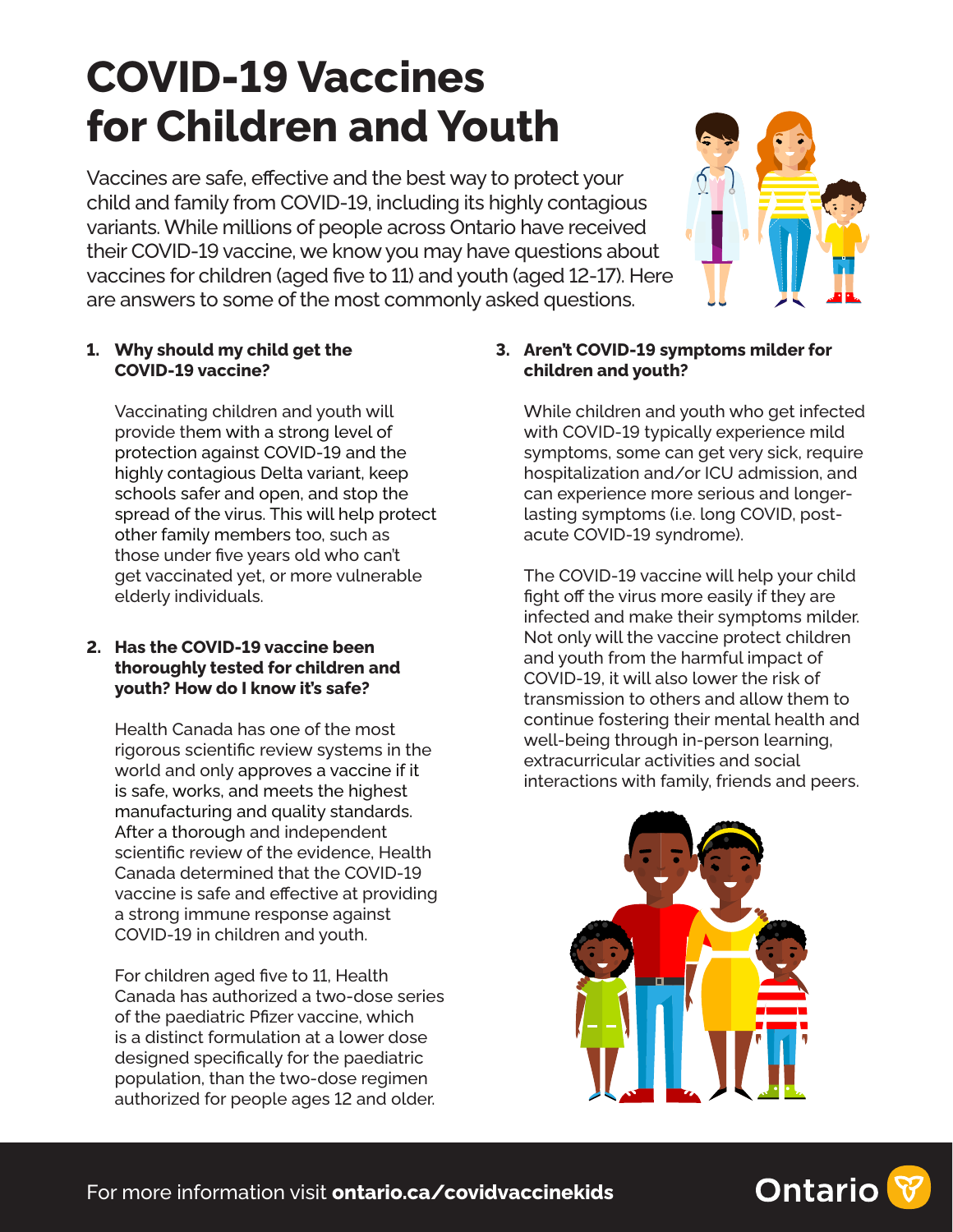**4. Will children aged fve to 11 receive the same dosage of the COVID-19 vaccine as other age groups?** 

No. Children aged fve to 11 will receive the paediatric Pfzer vaccine, which is a distinct formulation at a lower dose of one-third the amount given to individuals aged 12 and older, in a two-dose series at a recommended interval of eight weeks.

## **5. Have the long-term side efects of the COVID-19 vaccine for children been determined?**

The benefts of getting vaccinated and being protected against COVID-19 far outweigh the risks of any side efects from the vaccine. COVID-19 infection may cause longer-lasting symptoms and health problems for some people, including children, which is why it's important to get vaccinated as soon as possible.

## **6. How common is myocarditis and/or pericarditis in youth?**

A very small number of cases of myocarditis (infammation of the heart muscle) and/or pericarditis (infammation of lining outside the heart) following vaccination have been reported. Most cases occurred in young adult males between 18 and 30 years of age after the second dose of vaccine, and most had mild illness and recovered quickly.

Myocarditis/pericarditis following COVID-19 mRNA vaccines remains a rare adverse event following immunization (AEFI), which is defned by the Canadian Immunization Guide as occurring at frequency of 0.01 per cent to less than 0.1 per cent.

The National Advisory Committee on Immunization (NACI) continues to recommend vaccination with mRNA COVID-19 vaccines for all individuals

aged fve and older since the vaccines are highly efective at preventing symptomatic infection and severe outcomes (i.e., hospitalization, death) from COVID-19. Myocarditis and pericarditis are more likely to occur after a COVID-19 infection than after COVID-19 vaccines.

# **7. What will the vaccination experience be like for my child?**

A number of locations ofering the COVID-19 vaccine for children aged fve to 11 will be customized to ensure a child-friendly environment. This includes providing sensory-friendly clinic options such as reduced noise and reduced bright lights, and setting up clinics to offer privacy like cubicles or family pods so you can be with your child when they receive the vaccine.

In addition, all public health units will ofer select clinics at or near schools to facilitate access and provide another safe environment to administer the vaccine to this age group. Clinics will be ofered primarily after school hours (e.g. evenings and weekends) to support convenient and welcoming options for children and families.

Parents or substitute decision makers of children aged fve to 11 will, for the most part, have to provide consent on behalf of your child at the time of the appointment or fll out a paper consent form for your child.